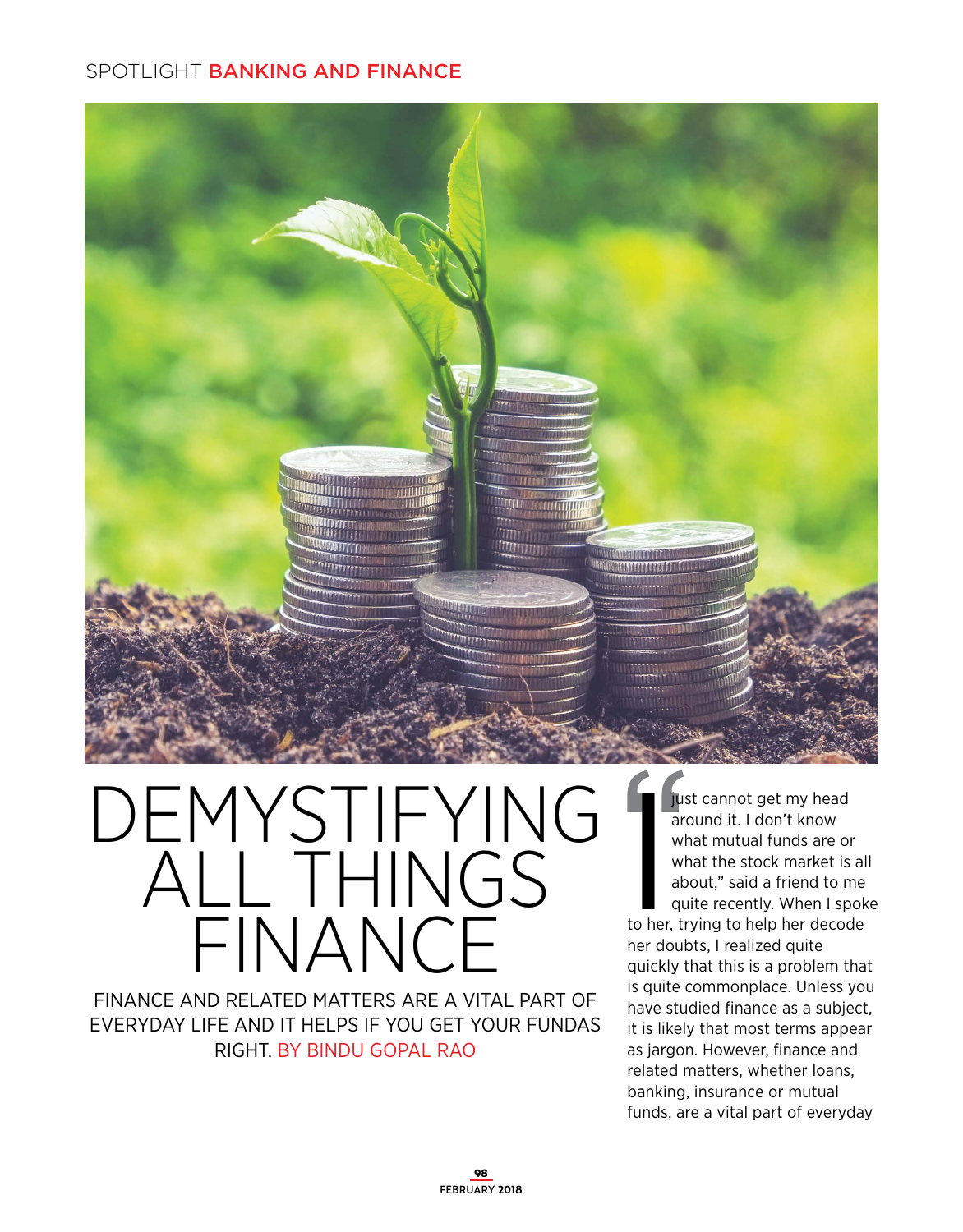

life and it is imperative that you understand them right. So, here is a guide that will come in handy.

### LOANS

With limited money at your disposal, the only way to make larger investments especially in property is via a loan. And this is the time when loans are growing tremendously as a sector. In India both banks and Non-Banking Finance Companies (NBFCs) offer a range of loans. Of course most of us are familiar with housing or home loans that are taken to fund the purchase and/ or construction and/or repairs and renovation of a house or a flat. Likewise there are education loans to fund further studies, car or auto loans to buy vehicles, commercial property loans to fund the purchase of immovable property for commercial purposes, personal loans that are unsecured and come with a high rate of interest as well as gold loans where you can get money for collateral of gold.

There is also loan against

BANKS WILL CHECK YOUR CREDIT SCORE BEFORE GIVING YOU A LOAN. YOU CAN CHECK YOUR CREDIT LINE ONLINE TOO

property where the collateral pledged is an immovable property and loan against security where the collateral pledged is a fixed deposit or a bond. The loan amount given is always based on your current earning level so make sure you take a loan which your income can help you service. Also there is a Credit Score, a three-digit number that is indicative of money-management skills and financial credibility and banks will check yours before giving you a loan. You can check yours online too.

Whatever the kind of loan you are taking, it is important to choose wisely. The first thing is to take an informed decision and choose the right institution from which you will be taking your loan. A key factor that will

help you make this decision is the interest rate. This is the bank charges for lending you the money and is integrated into the EMI or equated monthly instalment that you pay the bank back monthly once the loan tenure starts.

When choosing a loan, read the fine print to check if the interest is charged as fixed or floating. Floating interest rates vary through the tenure of the loan as and when the Reserve Bank of India (RBI) changes the interest rates in tune with current market conditions. Fixed rate on the other hand is constant through the tenure of the loan. However several times there could be a caveat clause that allows the fixed rates to change which is something you should look out for. Processing fee is a fixed charge that the bank takes to process your loan application and can vary from 0.5% to 3% of the loan amount.

Do ensure you check on these charges before you take a loan. Some banks also charge for prepayment (when you choose to close the loan before its due date) as well as late payment charges that you must take care to avoid. In order to get the better of competition, banks also offer an option of auto transferring loans from one bank to the other. This is also called refinance loans and this can help you consolidate all your debt in one place. However, do remember that loans are to be taken only with full information and exercising the best caution – after all it is a debt that you need to repay.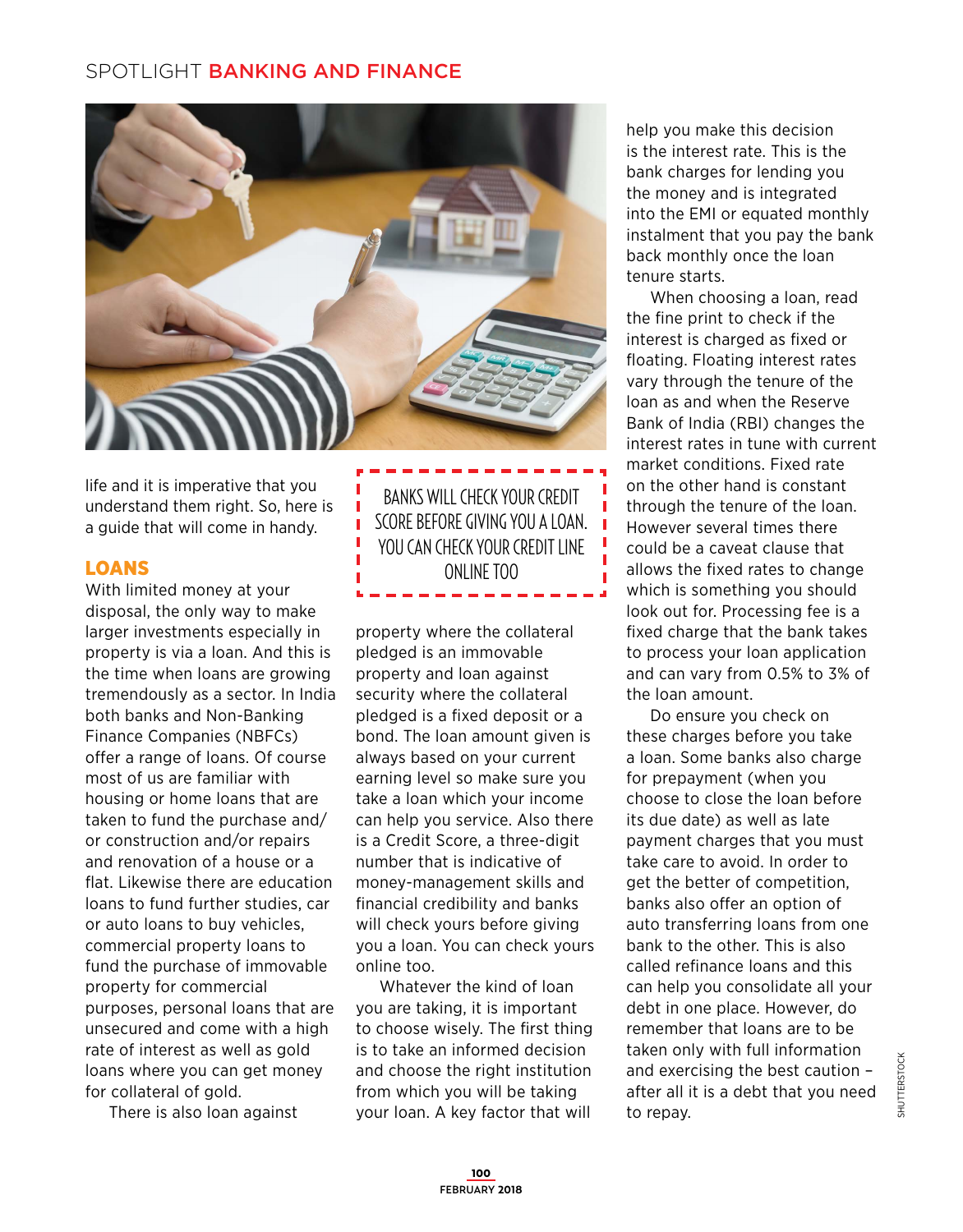

#### BANKING

The history on banking and banks in India dates back to several centuries and the RBI is the country's central banking authority that regulates, controls and inspects all banks including giving licences for new banks. All banks are broadly divided into scheduled banks and nonscheduled banks. All banks that are part of the second schedule to the Reserve Bank of India Act 1934 are called scheduled banks. There are 27 public sector banks, 26 private sector banks, 46 foreign banks, 56 regional rural banks, 1574 urban cooperative banks and 93,913 rural cooperative banks in India. A new banking model called Payment Bank has also been launched where banks can accept a specific deposit currently limited to Rs 1 lakh per customer but cannot issue loans and credit cards. Before you open a bank account check the terms and conditions attached including the annual fees for credit and debit cards that are not explicitly stated.

Coming to the aspect of the kind of accounts you can open, there are several choices with the most popular one remaining the savings account. Even within a standard savings account, there are variants that some banks offer and these include Max account where there is an auto transfer of funds into a fixed deposit that will earn you more interest as well. Likewise, there are women's savings bank accounts that allow special benefits like customized debit cards, exclusive shopping benefits, insurance benefits and preferential loan rates. Also check out the Kids Advantage accounts that give education insurance cover benefits as well. Senior citizen accounts that come with a slightly higher rate of interest are the best way to park their money. Current accounts are usually used by business folks as these allow for more flexibility as well as an overdraft facility (where you can withdraw money over and above your balance) if you are credit worthy. Foreign nationals can also open their bank accounts in India.

This apart you can go for a fixed deposit where you can set aside a lump sum amount that will earn you a fixed rate of interest. Most banks offer an additional 0.5% interest if the deposit is in the name of a senior citizen. Usually the rates are better for longer terms. If this does not work, you can also invest in a recurring deposit where a set stated amount is automatically debited from your account and moved to earn a higher rate of interest. Looking ahead, there is a clear thrust on improving banking infrastructure and technology. With the tremendous growth in mobile and internet banking services the need of the hour is to ensure these services become both reliable and robust. There are several banks that are also looking to launch contact-less credit and debit cards that use near field communication (NFC) allowing customers to transact without having to insert or swipe their cards.

#### MUTUAL FUNDS

As a form of investing your money, mutual funds are an option that is available especially when you are not aware of how to invest in stock markets. Simply explained, a mutual fund is a professionally-managed investment scheme offered by an asset management company whose expert fund managers invest money in stocks, money market instruments, bonds and other securities on behalf of the investors. Once you choose your predefined investment objectives and goals, the fund managers select broad portfolios including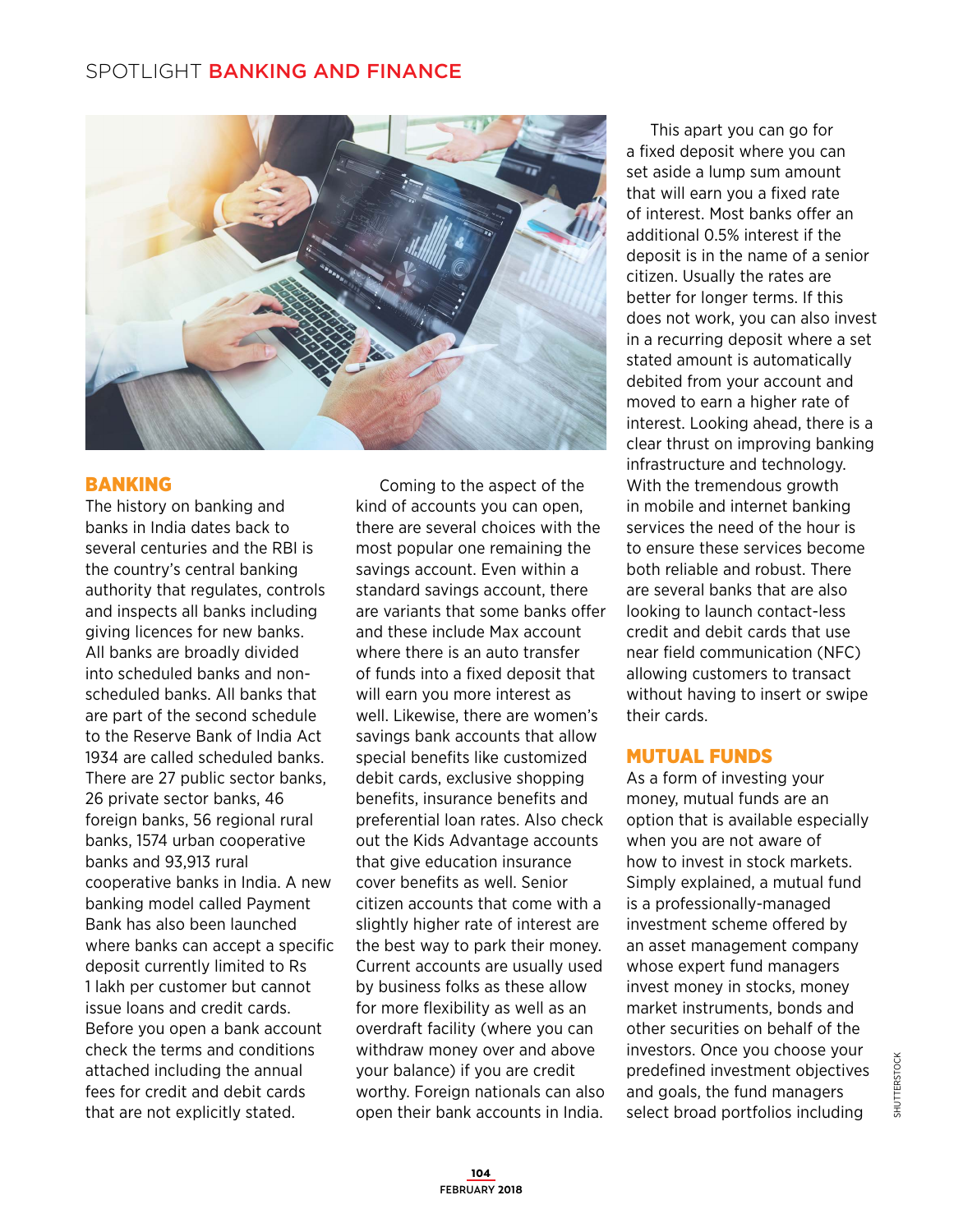

large cap, mid cap and small cap stocks to balance the risk and give you higher returns. As an investor, you can buy mutual fund units which are nothing but your share of holdings in the particular scheme. These units can be purchased or redeemed at the fund's current net asset value (NAV). Mutual funds are registered with the Securities and Exchange Board of India (SEBI) and function within the regulations created to protect investor interest. In fact you can start small and also do it in small steps. Going for SIP (Systematic Investment Plan) you can have your bank debit a set amount (as small as Rs. 500 also) to transfer into a predefined portfolio every month. SIP works on the principle of Rupee Cost Averaging, that keeps your money insulated

A SIP WORKS ON THE PRINCIPLE OF RUPEE COST AVERAGING, THAT HELPS KEEP YOUR MONEY INSULATED AGAINST NAV FLUCTUATIONS

against NAV fluctuations. You can also opt for Systematic Transfer Plan (STP) which is a plan where you can transfer your funds systematically from one portfolio to another based on your changing financial requirements.

There are several types of mutual funds and they are essentially classified on the types of securities where the funds are invested. Equity mutual funds are those that invest in stocks, debt mutual funds invest in fixed income securities like government bonds and treasury bills, hybrid

income funds invest in a mix of equity and debt mutual funds and index funds track the performance of a specific index like the National Stock Exchange. Likewise, a closed-end fund is open for subscription only during the initial offer period and has a specified tenure and fixed maturity date when it can be redeemed. An open-ended fund is a scheme that is available for subscription and redemption on every business day through the year and is like a savings bank account.

An Equity Linked Savings Scheme (ELSS) is an equity oriented Mutual Fund that invests for tax saving and wealth creation with a lock-in period of three years. There are also speciality funds that invest in specific sectors, industries, regions or